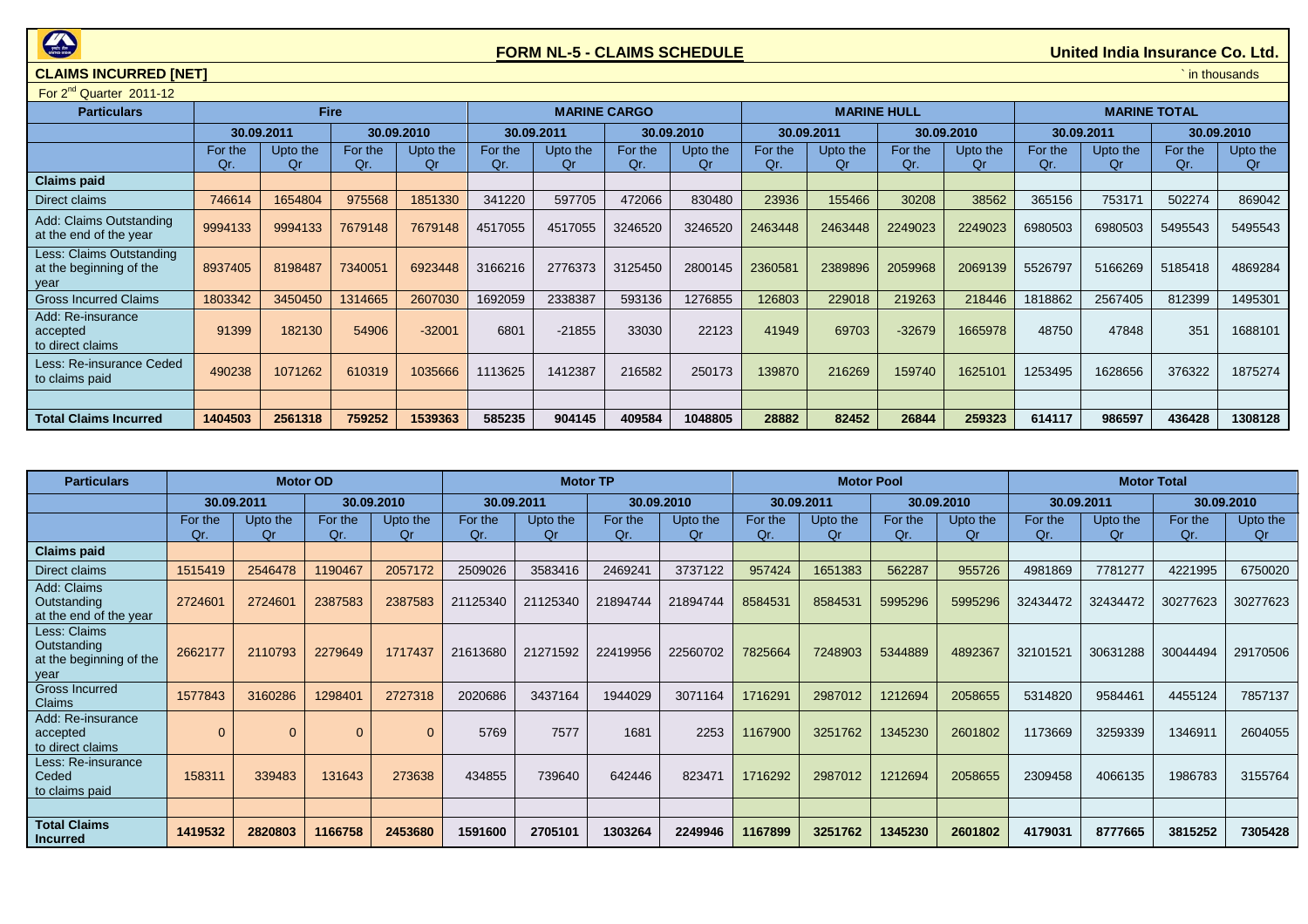| <b>Particulars</b>                                          | <b>Workmen Compensation</b> |                |                |                |                |                | <b>Personal Accident</b> |                 | <b>Aviation</b> |                |                |                | <b>Engineering</b> |                |                |                |
|-------------------------------------------------------------|-----------------------------|----------------|----------------|----------------|----------------|----------------|--------------------------|-----------------|-----------------|----------------|----------------|----------------|--------------------|----------------|----------------|----------------|
|                                                             | 30.09.2011                  |                | 30.09.2010     |                |                | 30.09.2011     |                          | 30.09.2010      |                 | 30.09.2011     |                | 30.09.2010     |                    | 30.09.2011     | 30.09.2010     |                |
|                                                             | For the<br>Qr.              | Upto the<br>Or | For the<br>Qr. | Upto the<br>Or | For the<br>Qr. | Upto the<br>Or | For the<br>Qr.           | Upto the<br>Or. | For the<br>Qr.  | Upto the<br>Or | For the<br>Qr. | Upto the<br>Or | For the<br>Qr.     | Upto the<br>Or | For the<br>Or. | Upto the<br>Qr |
| Claims paid                                                 |                             |                |                |                |                |                |                          |                 |                 |                |                |                |                    |                |                |                |
| Direct claims                                               | 30118                       | 57599          | 44864          | 79618          | 322872         | 583771         | 304765                   | 531139          | 139938          | 139982         | 818            | 818            | 206658             | 364799         | 224339         | 363729         |
| Add: Claims Outstanding<br>at the end of the year           | 301755                      | 301755         | 253861         | 253861         | 849077         | 849077         | 942040                   | 942040          | 412598          | 412598         | 117980         | 117980         | 4204237            | 4204237        | 3531026        | 3531026        |
| Less: Claims Outstanding<br>at the beginning of the<br>year | 289061                      | 281014         | 257141         | 259319         | 825283         | 735425         | 944991                   | 883628          | 386165          | 37810          | 116246         | 111246         | 3932552            | 3356952        | 2981489        | 2608866        |
| <b>Gross Incurred Claims</b>                                | 42812                       | 78340          | 41584          | 74160          | 346666         | 697423         | 301814                   | 589551          | 166371          | 514770         | 2552           | 7552           | 478343             | 1212084        | 773876         | 1285889        |
| Add: Re-insurance<br>accepted<br>to direct claims           | $\Omega$                    | $\Omega$       |                | $\Omega$       |                | 12942          | $\Omega$                 | 8527            | 157227          | 165287         | 1323           | $-3128$        | 98647              | 245422         | 17382          | 75828          |
| Less: Re-insurance Ceded<br>to claims paid                  | 5183                        | 11917          | 5287           | 9698           | 84885          | 158636         | 59416                    | 121388          | 244796          | 516307         | 770            | 1270           | 221821             | 631558         | 459625         | 611453         |
|                                                             |                             |                |                |                |                |                |                          |                 |                 |                |                |                |                    |                |                |                |
| <b>Total Claims Incurred</b>                                | 37629                       | 66423          | 36297          | 64462          | 261781         | 551729         | 242398                   | 476690          | 78802           | 163750         | 3105           | 3154           | 355169             | 825948         | 331633         | 750264         |

| <b>Particulars</b>                                             |                |                | <b>Other Miscellaneous</b> |                | <b>Liabilities</b> |                |                |                |                | <b>Health &amp; Hospitalisation</b> |                |                | <b>Miscellaneous Total</b> |                |                |                |
|----------------------------------------------------------------|----------------|----------------|----------------------------|----------------|--------------------|----------------|----------------|----------------|----------------|-------------------------------------|----------------|----------------|----------------------------|----------------|----------------|----------------|
|                                                                | 30.09.2011     |                | 30.09.2010                 |                |                    | 30.09.2011     |                | 30.09.2010     |                | 30.09.2011                          |                | 30.09.2010     | 30.09.2011                 |                |                | 30.09.2010     |
|                                                                | For the<br>Qr. | Upto the<br>Or | For the<br>Qr.             | Upto the<br>Or | For the<br>Qr.     | Upto the<br>Or | For the<br>Qr. | Upto the<br>Or | For the<br>Qr. | Upto the<br>Or                      | For the<br>Qr. | Upto the<br>Or | For the<br>Qr.             | Upto the<br>Or | For the<br>Qr. | Upto the<br>Or |
| Claims paid                                                    |                |                |                            |                |                    |                |                |                |                |                                     |                |                |                            |                |                |                |
| Direct claims                                                  | 597214         | 992714         | 480201                     | 887172         | 11764              | 30907          | 21802          | 30209          | 4861002        | 8824804                             | 3778081        | 7680766        | 11151435                   | 18775853       | 9076865        | 16323471       |
| Add: Claims<br>Outstanding<br>at the end of the year           | 2544008        | 2544008        | 2244262                    | 2244262        | 250136             | 250136         | 316420         | 316420         | 3454777        | 3454777                             | 2642200        | 2642200        | 44451060                   | 44451060       | 40325412       | 40325412       |
| Less: Claims<br>Outstanding<br>at the beginning of the<br>year | 2219066        | 2210369        | 2185813                    | 2093170        | 276392             | 254369         | 298119         | 284652         | 3345179        | 2472032                             | 2174109        | 2067282        | 43375219                   | 39979259       | 39002402       | 37478669       |
| <b>Gross Incurred Claims</b>                                   | 922156         | 1326353        | 538650                     | 1038264        | $-14492$           | 26674          | 40103          | 61977          | 4970600        | 9807549                             | 4246172        | 8255684        | 12227276                   | 23247654       | 10399875       | 19170214       |
| Add: Re-insurance<br>accepted<br>to direct claims              | 87209          | 296743         | 40550                      | 94737          | $\Omega$           | $-6387$        | 114            | $-16926$       | $\Omega$       | $\Omega$                            | $\Omega$       | $\Omega$       | 1516752                    | 3973346        | 1406280        | 2763093        |
| Less: Re-insurance<br>Ceded<br>to claims paid                  | 254793         | 372897         | 220322                     | 346694         | $-2006$            | 11499          | 15714          | 18624          | 503901         | 942932                              | 419389         | 821050         | 3622831                    | 6711881        | 3167306        | 5085941        |
|                                                                |                |                |                            |                |                    |                |                |                |                |                                     |                |                |                            |                |                |                |
| <b>Total Claims Incurred</b>                                   | 754572         | 1250199        | 358878                     | 786307         | $-12486$           | 8788           | 24503          | 26427          | 4466699        | 8864617                             | 3826783        | 7434634        | 10121197                   | 20509119       | 8638849        | 16847366       |